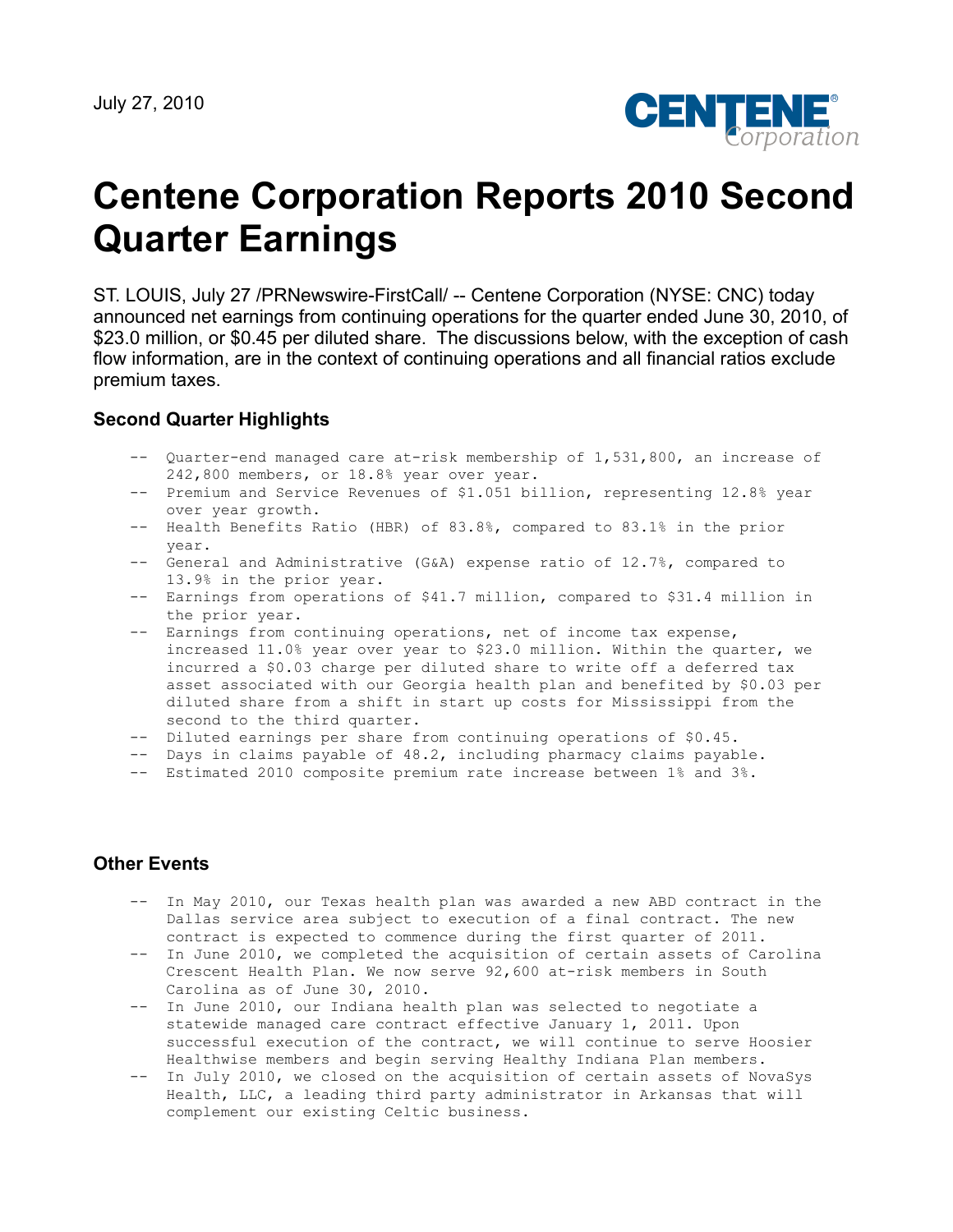Michael F. Neidorff, Centene's Chairman and Chief Executive Officer, stated, "Our team continues to focus on fundamentals and driving Centene to be a low-cost producer. These are key factors in producing another solid quarterly report and for the long-term success of our enterprise."

The following table depicts membership in Centene's managed care organizations, by state, at June 30, 2010 and 2009:

|                          | June 30,  |           |
|--------------------------|-----------|-----------|
|                          | 2010      | 2009      |
| Arizona                  | 19,300    | 16,200    |
| Florida                  | 113,100   | 22,300    |
| Georgia                  | 295,600   | 292,800   |
| Indiana                  | 212,700   | 196,100   |
| Massachusetts            | 30,100    |           |
| Ohio                     | 159,300   | 141,200   |
| South Carolina           | 92,600    | 46,000    |
| Texas                    | 475,500   | 443,200   |
| Wisconsin                | 133,600   | 131,200   |
| Total at-risk membership | 1,531,800 | 1,289,000 |
| Non-risk membership      | 50,900    | 114,000   |
| Total                    | 1,582,700 | 1,403,000 |

The following table depicts membership in Centene's managed care organizations, by member category, at June 30, 2010 and 2009:

|                          | June 30,  |           |
|--------------------------|-----------|-----------|
|                          | 2010      | 2009      |
| Medicaid                 | 1,135,500 | 958,600   |
| CHIP & Foster Care       | 272,400   | 261,400   |
| ABD & Medicare           | 93,800    | 69,000    |
| Other State programs     | 30,100    |           |
| Total at-risk membership | 1,531,800 | 1,289,000 |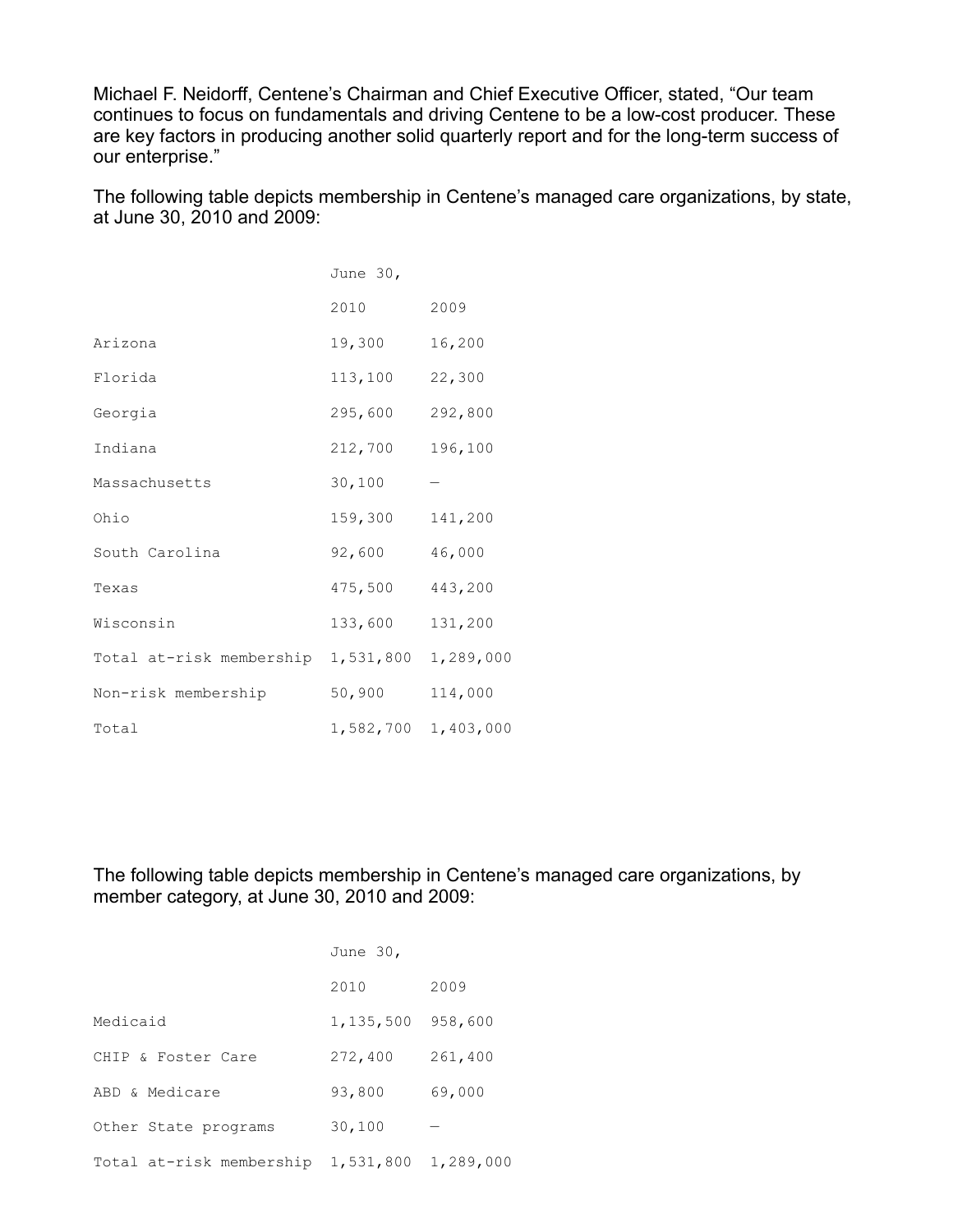|       | Non-risk membership | 50,900              | 114,000 |
|-------|---------------------|---------------------|---------|
| Total |                     | 1,582,700 1,403,000 |         |

#### **Statement of Operations**

- -- Premium and service revenues increased 12.8% for the three months ended June 30, 2010 over 2009 as a result of membership growth in each of our states. This increase was moderated by the removal of pharmacy services in two states beginning in 2010. These pharmacy carve outs had the effect of reducing 2010 second quarter revenue by approximately \$48 million.
- -- The consolidated HBR for the three months ended June 30, 2010 of 83.8% was an increase of 0.7% over the comparable period in 2009. A reconciliation of the change in HBR from the prior year is presented below:

Second Quarter 2009 83.1% New markets reserved at higher rates 0.6 Net changes in existing markets 0.1 Second Quarter 2010 83.8%

- -- Consolidated G&A expense as a percent of premium and service revenues was 12.7% in the second quarter of 2010, a decrease from 13.9% in the second quarter of 2009. The decrease reflects the leveraging of our expenses over higher revenues and the impact of our ongoing focus on system enhancements and operational efficiencies. Additionally, we benefited by \$0.03 per diluted share from a shift in start up costs for Mississippi from the second to the third quarter.
- -- Effective July 1, 2010, our Georgia health plan will begin paying premium taxes and will no longer be subject to income taxes. Accordingly, the deferred tax asset related to state net operating loss carry forwards was written off. The write off increased income tax expense during the second quarter by \$1.7 million, or \$0.03 per diluted share.
- -- Earnings per diluted share from continuing operations were \$0.45, compared to \$0.47 in the second quarter of 2009.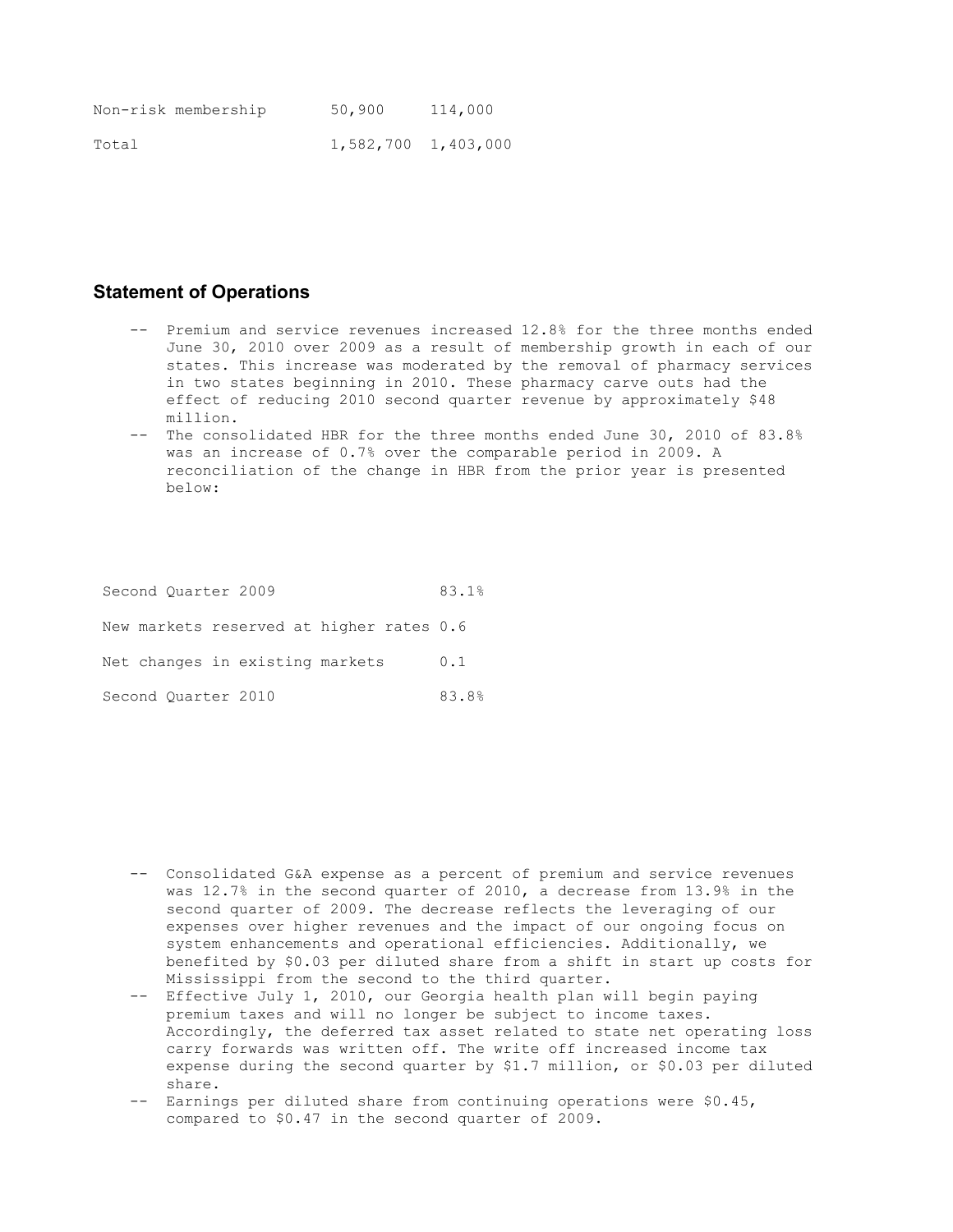## **Balance Sheet and Cash Flow**

At June 30, 2010, we had cash and investments of \$852.4 million, including \$813.0 million held by our regulated entities and \$39.4 million held by our unregulated entities. Medical claims liabilities totaled \$455.4 million, representing 48.2 days in claims payable, an increase of 0.5 days from March 31, 2010. Total debt was \$252.8 million and debt to capitalization was 24.5%.

Cash flow from operations through June 30, 2010 was \$(98.3) million and was impacted by 1) \$86.0 million decrease in unearned revenue due to advance payments received in December 2009 for January 2010 premium payments and 2) \$57.7 million increase in premium and related receivables for June premium payments deferred by several states until July 2010. During the second half of 2010, we expect cash flow from operations to return to historical levels, although the timing of premium payments from each state can vary from period to period.

A reconciliation of the change in days in claims payable from the immediately preceding quarter-end is presented below:

| Days in claims payable, March 31, 2010 47.7 |       |  |  |  |  |
|---------------------------------------------|-------|--|--|--|--|
| Timing of claims payments                   | 0.8   |  |  |  |  |
| Payment of annual provider bonuses          |       |  |  |  |  |
| Impact of new business                      |       |  |  |  |  |
| Pharmacy payment timing                     | (0.1) |  |  |  |  |
| Days in claims payable, June 30, 2010 48.2  |       |  |  |  |  |

## **Outlook**

The table below depicts our guidance from continuing operations for 2010:

|                                                                                    | Full Year 2010    |      |
|------------------------------------------------------------------------------------|-------------------|------|
|                                                                                    | Low               | High |
| Premium and Service revenues (in millions) $\frac{2}{7}$ 4,350 $\frac{2}{7}$ 4,450 |                   |      |
| Earnings per diluted share (EPS)                                                   | $$1.78$ $$1.86$   |      |
| HBR %                                                                              | 83.5% 84.5%       |      |
| G&A %                                                                              | $12.4\%$ $12.9\%$ |      |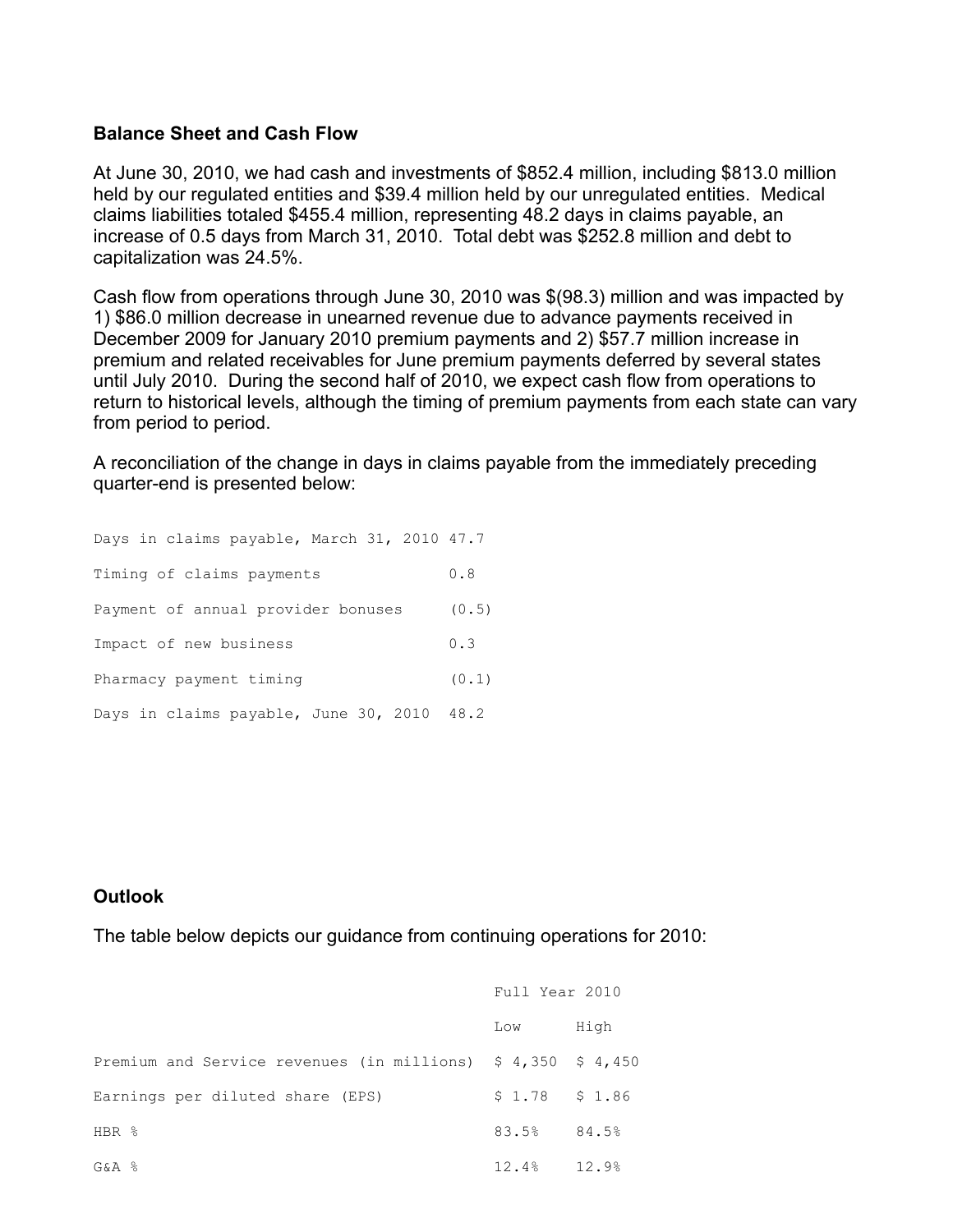Based upon known rate adjustments and preliminary discussions with our states that finalize rates in the second half of the year, we currently estimate our 2010 composite premium rate increase to be between 1% and 3%.

## **Conference Call**

As previously announced, we will host a conference call Tuesday, July 27, 2010, at 8:30 A.M. (Eastern Time) to review the financial results for the second quarter ended June 30, 2010, and to discuss our business outlook. Michael F. Neidorff and William N. Scheffel will host the conference call.

Investors and other interested parties are invited to listen to the conference call by dialing 800-860-2442 in the U.S. and Canada; +1-412-858-4600 from abroad; or via a live, audio webcast on our website at [www.centene.com](http://www.centene.com/), under the Investors section.

A replay will be available for on-demand listening shortly after the completion of the call for the next twelve months or until 11:59 PM (Eastern Time) on Tuesday, July 26, 2011, at the aforementioned URL, or by dialing 877-344-7529 in the U.S. and Canada, or +1-412-317- 0088 from abroad and entering the playback conference number 442132.

## **About Centene Corporation**

Centene Corporation, a Fortune 500 company, is a leading *multi-line* healthcare enterprise that provides programs and related services to the rising number of under-insured and uninsured individuals. Many receive benefits provided under Medicaid, including the State Children's Health Insurance Program (CHIP), as well as Aged, Blind or Disabled (ABD), Foster Care and long-term care, in addition to other state-sponsored programs, and Medicare (Special Needs Plans). Centene's CeltiCare subsidiary offers states unique, "exchange based" and other cost-effective coverage solutions for low-income populations. The Company operates local health plans and offers a range of health insurance solutions. It also contracts with other healthcare and commercial organizations to provide specialty services including behavioral health, life and health management, managed vision, telehealth services, and pharmacy benefits management.

*The information provided in this press release contains forward-looking statements that relate to future events and future financial performance of Centene. Subsequent events and developments may cause the Company's estimates to change. The Company disclaims any obligation to update this forward-looking financial information in the future. Readers are cautioned that matters subject to forward-looking statements involve known and unknown risks and uncertainties, including economic, regulatory, competitive and other factors that may cause Centene's or its industry's actual results, levels of activity, performance or*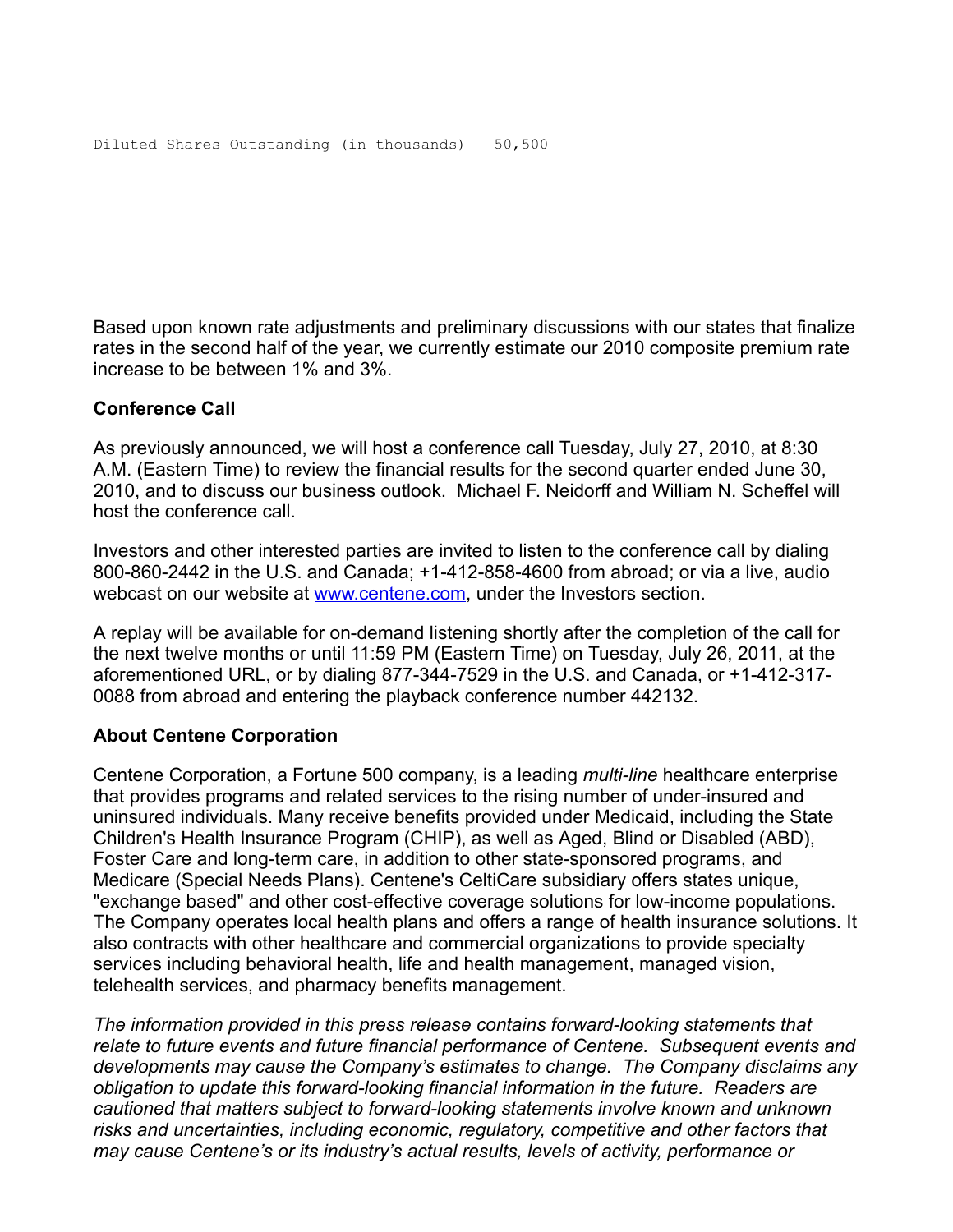*achievements to be materially different from any future results, levels of activity, performance or achievements expressed or implied by these forward-looking statements. Actual results may differ from projections or estimates due to a variety of important factors, including Centene's ability to accurately predict and effectively manage health benefits and other operating expenses, competition, changes in healthcare practices, changes in federal or state laws or regulations, inflation, provider contract changes, new technologies, reduction in provider payments by governmental payors, major epidemics, disasters and numerous other factors affecting the delivery and cost of healthcare. The expiration, cancellation or suspension of Centene's Medicaid Managed Care contracts by state governments would also negatively affect Centene.* 

Tables Follow

CENTENE CORPORATION AND SUBSIDIARIES

CONSOLIDATED BALANCE SHEETS (In thousands, except share data) (Unaudited)

|                                                                                                                                                                                                               | 2010                  | June 30, December 31,<br>2009 |
|---------------------------------------------------------------------------------------------------------------------------------------------------------------------------------------------------------------|-----------------------|-------------------------------|
| ASSETS                                                                                                                                                                                                        |                       |                               |
| Current assets:                                                                                                                                                                                               |                       |                               |
| Cash and cash equivalents of continuing<br>operations, including \$5,154 and \$8,667,<br>respectively, from<br>consolidated variable interest entities                                                        | $$264,723$ $$400,951$ |                               |
| Cash and cash equivalents of discontinued<br>operations                                                                                                                                                       | 877                   | 2,801                         |
| Total cash and cash equivalents                                                                                                                                                                               | 265,600 403,752       |                               |
| Premium and related receivables, net of allowance<br>for uncollectible accounts of \$1,336 and \$1,338,<br>respectively, including \$7,266 and \$11,313,<br>respectively, from consolidated variable interest |                       |                               |
| entities                                                                                                                                                                                                      | 164,420               | 103,456                       |
| Short-term investments, at fair value (amortized<br>cost \$29,542 and \$39,230, respectively)                                                                                                                 | 29,660                | 39,554                        |
| Other current assets, including \$3,918 and \$4,507,<br>respectively, from consolidated variable interest<br>entities                                                                                         | 83,843                | 64,866                        |
| Current assets of discontinued operations other<br>than cash                                                                                                                                                  | 2,314 4,506           |                               |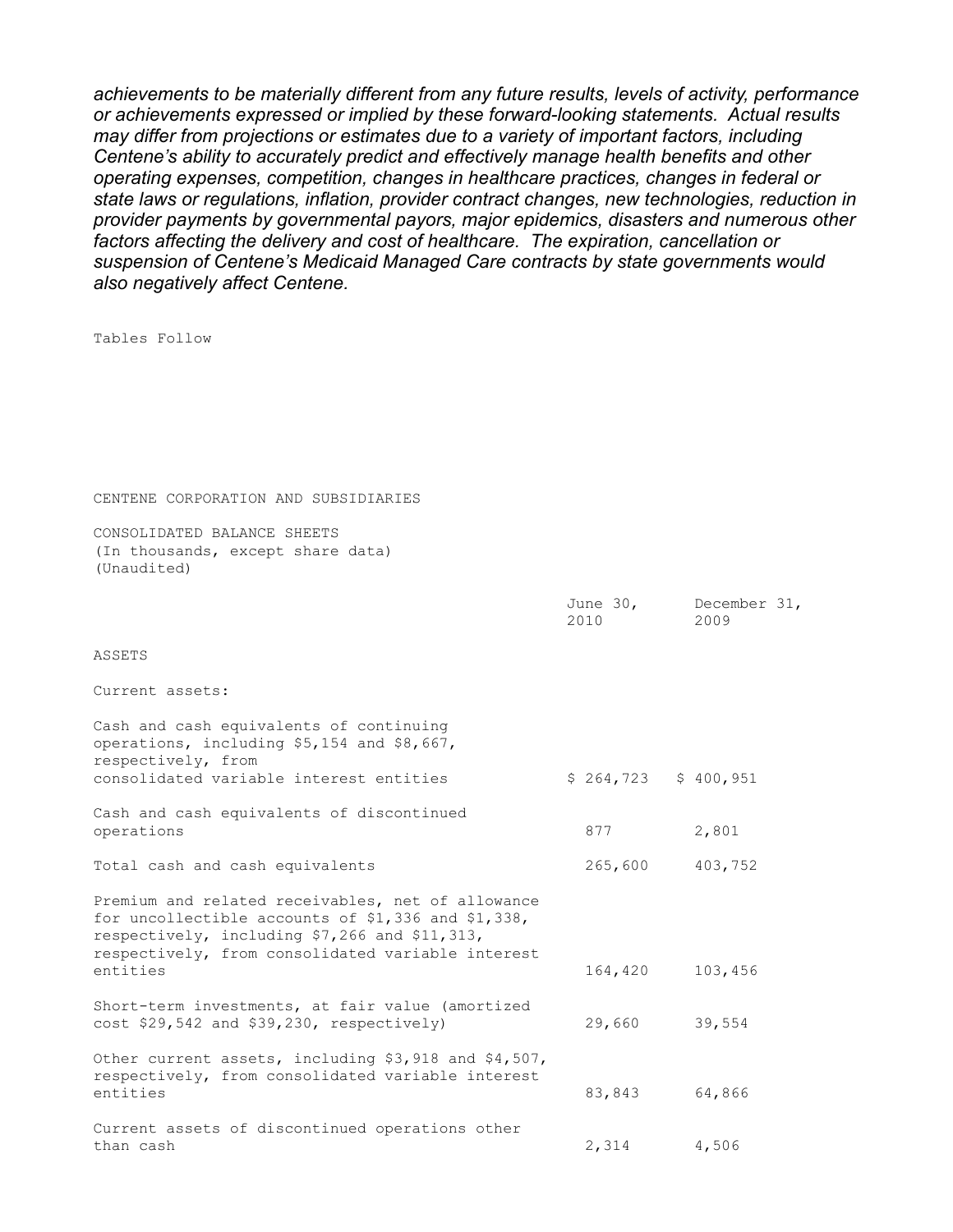| Total current assets                                                                                                                                                      | 545,837 616,134           |           |
|---------------------------------------------------------------------------------------------------------------------------------------------------------------------------|---------------------------|-----------|
| Long-term investments, at fair value (amortized<br>cost \$522,589 and \$514,256, respectively)                                                                            | 537,399                   | 525,497   |
| Restricted deposits, at fair value (amortized cost<br>\$20,485 and \$20,048, respectively)                                                                                | 20,570                    | 20,132    |
| Property, software and equipment, net of<br>accumulated depreciation of \$118,995 and \$103,883,<br>respectively,<br>including \$138,998 and \$89,219, respectively, from |                           |           |
| consolidated variable interest entities                                                                                                                                   | 313,839                   | 230,421   |
| Goodwill                                                                                                                                                                  | 244,304                   | 224,587   |
| Intangible assets, net                                                                                                                                                    | 24,589                    | 22,479    |
| Other long-term assets                                                                                                                                                    | 35,557                    | 36,829    |
| Long-term assets of discontinued operations                                                                                                                               | 11,442 26,285             |           |
| Total assets                                                                                                                                                              | $$1,733,537$ $$1,702,364$ |           |
| LIABILITIES AND STOCKHOLDERS' EQUITY                                                                                                                                      |                           |           |
| Current liabilities:                                                                                                                                                      |                           |           |
| Medical claims liability                                                                                                                                                  | $$455,375$ $$470,932$     |           |
| Accounts payable and accrued expenses, including<br>\$30,366 and \$14,020, respectively, from<br>consolidated                                                             |                           |           |
| variable interest entities                                                                                                                                                | 167,613                   | 132,001   |
| Unearned revenue                                                                                                                                                          | 5,695                     | 91,644    |
| Current portion of long-term debt                                                                                                                                         | 771                       | 646       |
| Current liabilities of discontinued operations                                                                                                                            | 7,365                     | 20,685    |
| Total current liabilities                                                                                                                                                 | 636,819                   | 715,908   |
| Long-term debt                                                                                                                                                            | 252,028                   | 307,085   |
| Other long-term liabilities                                                                                                                                               | 64,870                    | 59,561    |
| Long-term liabilities of discontinued operations                                                                                                                          | 652                       | 383       |
| Total liabilities                                                                                                                                                         | 954,369                   | 1,082,937 |

Commitments and contingencies

Stockholders' equity:

Common stock, \$.001 par value; authorized 100,000,000 shares; 51,654,541 issued and 49,210,505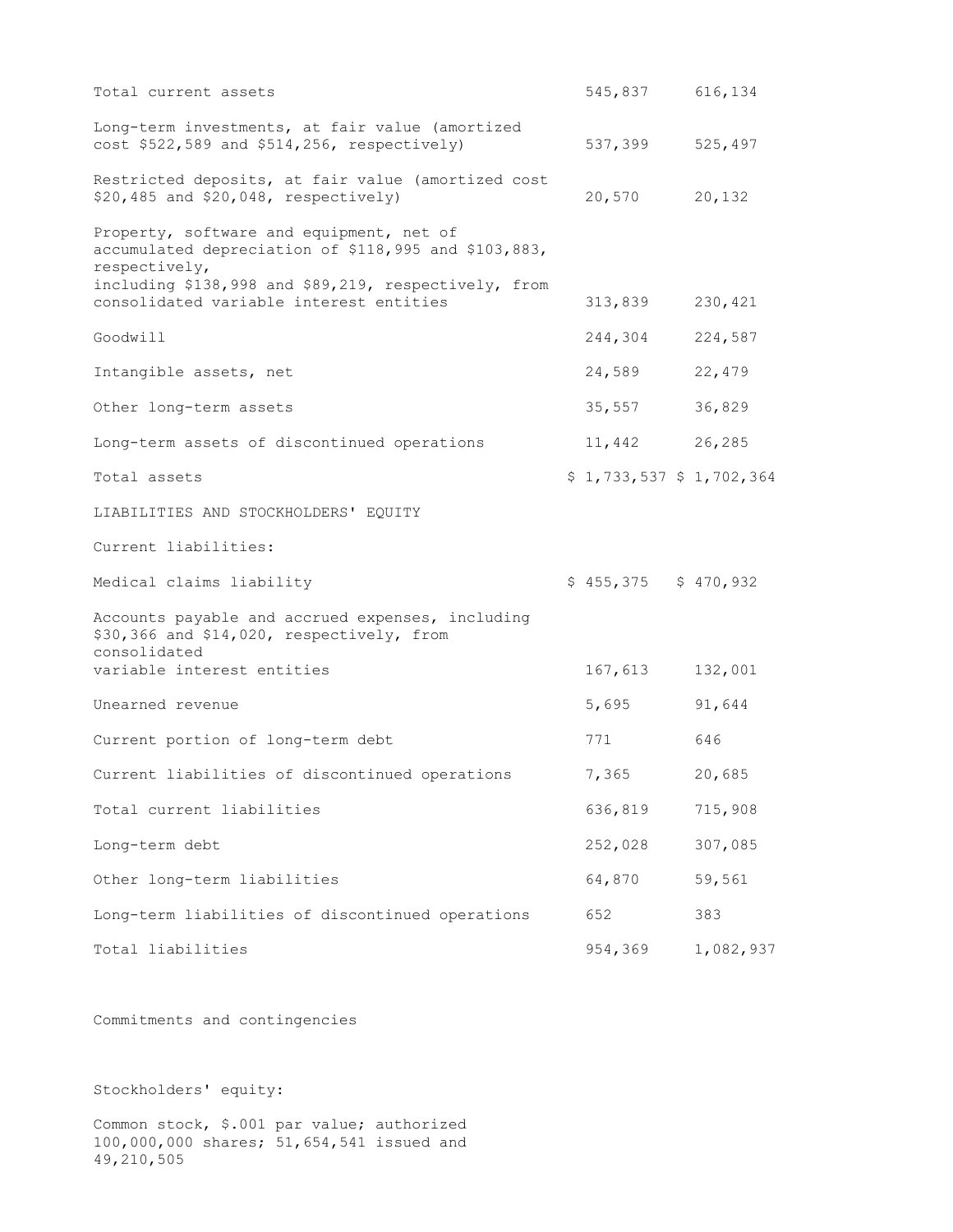| outstanding at June 30, 2010, and 45,593,383<br>shares issued and 43,179,373 shares outstanding at |                           |         |
|----------------------------------------------------------------------------------------------------|---------------------------|---------|
| December 31, 2009                                                                                  | 52                        | 46      |
| Additional paid-in capital                                                                         | 395,926                   | 281,806 |
| Accumulated other comprehensive income:                                                            |                           |         |
| Unrealized gain on investments, net of tax                                                         | 9,400                     | 7,348   |
| Retained earnings                                                                                  | 405,682                   | 358,907 |
| Treasury stock, at cost $(2, 444, 036 \text{ and } 2, 414, 010)$<br>shares, respectively)          | $(47, 830)$ $(47, 262)$   |         |
| Total Centene Corporation stockholders' equity                                                     | 763,230                   | 600,845 |
| Noncontrolling interest                                                                            | 15,938                    | 18,582  |
| Total stockholders' equity                                                                         | 779,168 619,427           |         |
| Total liabilities and stockholders' equity                                                         | $$1,733,537$ $$1,702,364$ |         |

CONSOLIDATED STATEMENTS OF OPERATIONS (In thousands, except share data) (Unaudited)

|                                 | Three Months Ended |           | Six Months Ended |             |  |  |
|---------------------------------|--------------------|-----------|------------------|-------------|--|--|
|                                 | June $30l$         |           | June $30r$       |             |  |  |
|                                 | 2010               | 2009      | 2010             | 2009        |  |  |
| Revenues:                       |                    |           |                  |             |  |  |
| Premium                         | \$1,025,928        | \$909,698 | \$2,025,243      | \$1,794,704 |  |  |
| Service                         | 24,682             | 21,591    | 47,589           | 45,440      |  |  |
| Premium and service<br>revenues | 1,050,610          | 931,289   | 2,072,832        | 1,840,144   |  |  |
| Premium tax                     | 26,162             | 108,180   | 72,661           | 131,760     |  |  |
| Total revenues                  | 1,076,772          | 1,039,469 | 2, 145, 493      | 1,971,904   |  |  |
| Expenses:                       |                    |           |                  |             |  |  |
| Medical costs                   | 859,335            | 755,706   | 1,699,043        | 1,495,046   |  |  |
| Cost of services                | 15,707             | 14,559    | 32,859           | 30,521      |  |  |
|                                 |                    |           |                  |             |  |  |

General and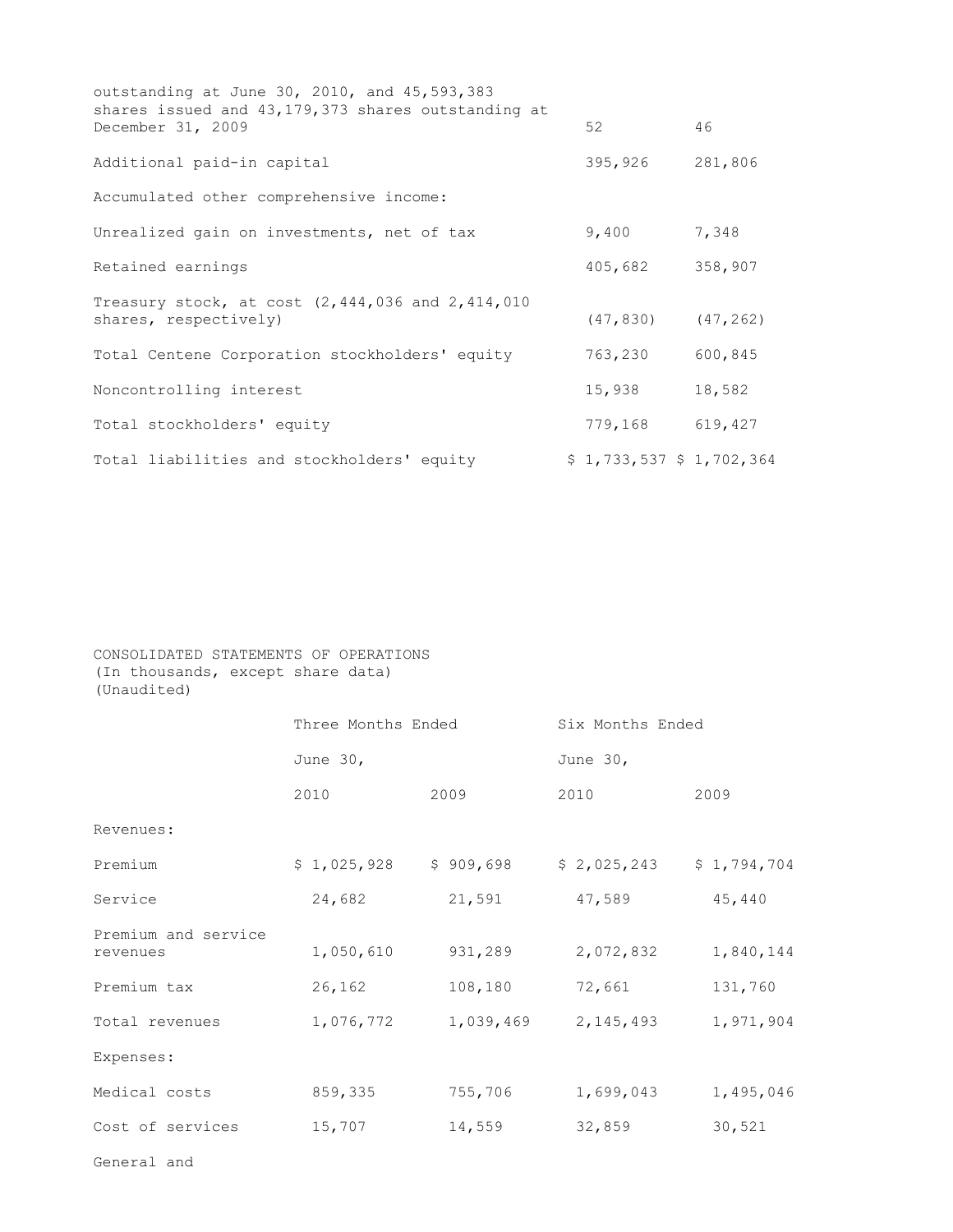| Premium tax                                                                                                                    | 26,551    | 108,548   | 73,294    | 132,490   |
|--------------------------------------------------------------------------------------------------------------------------------|-----------|-----------|-----------|-----------|
| Total operating<br>expenses                                                                                                    | 1,035,063 | 1,008,034 | 2,074,173 | 1,909,557 |
| Earnings from<br>operations                                                                                                    | 41,709    | 31,435    | 71,320    | 62,347    |
| Other income<br>(expense) :                                                                                                    |           |           |           |           |
| Investment and other<br>income                                                                                                 | 4,142     | 4,418     | 11,199    | 8,031     |
| Interest expense                                                                                                               | (3, 869)  | (4, 160)  | (7, 682)  | (8, 146)  |
| Earnings from<br>continuing<br>operations, before<br>income<br>tax expense                                                     | 41,982    | 31,693    | 74,837    | 62,232    |
| Income tax expense                                                                                                             | 17,254    | 11,789    | 29,779    | 22,634    |
| Earnings from<br>continuing<br>operations, net of<br>income<br>tax expense                                                     | 24,728    | 19,904    | 45,058    | 39,598    |
| Discontinued<br>operations, net of<br>income tax (benefit)<br>expense of $$(90)$ , \$<br>$(196)$ , \$4,350 and \$<br>$(356)$ , |           |           |           |           |
| respectively                                                                                                                   | (226)     | (485)     | 3,694     | (934)     |
| Net earnings                                                                                                                   | 24,502    | 19,419    | 48,752    | 38,664    |
| Noncontrolling<br>interest (loss)                                                                                              | 1,729     | (811)     | 1,977     | (24)      |
| Net earnings<br>attributable to<br>Centene Corporation                                                                         | \$22,773  | \$20,230  | \$46,775  | \$38,688  |
| Amounts attributable<br>to Centene<br>Corporation common<br>stockholders:                                                      |           |           |           |           |
| Earnings from<br>continuing<br>operations, net of<br>income tax<br>expense                                                     | \$22,999  | \$20,715  | \$43,081  | \$39,622  |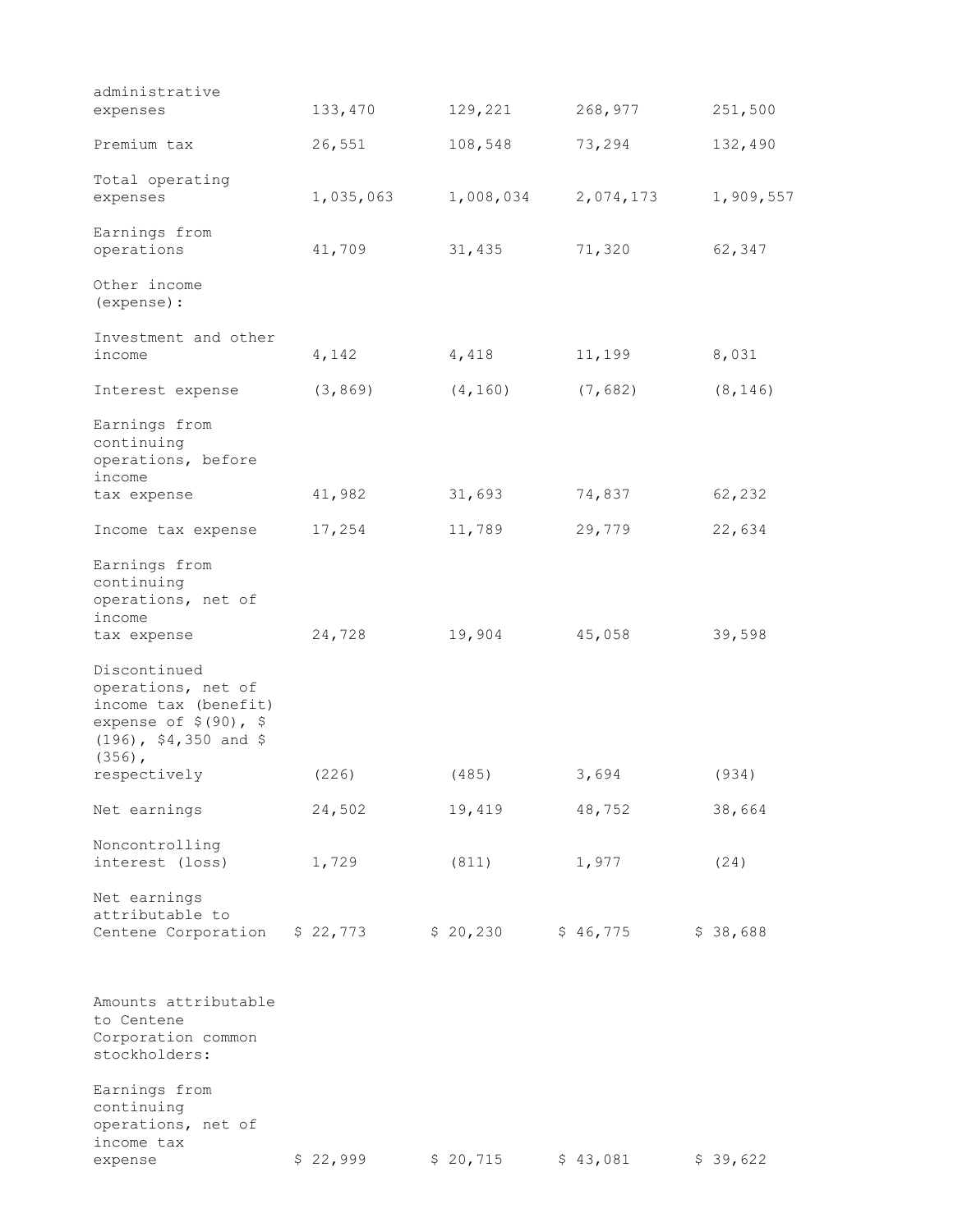| Discontinued<br>operations, net of<br>income tax (benefit)                         |              |              |              |            |
|------------------------------------------------------------------------------------|--------------|--------------|--------------|------------|
| expense                                                                            | (226)        | (485)        | 3,694        | (934)      |
| Net earnings                                                                       | \$22,773     | \$20,230     | \$46,775     | \$38,688   |
| Net earnings (loss)<br>per common share<br>attributable to<br>Centene Corporation: |              |              |              |            |
| Basic:                                                                             |              |              |              |            |
| Continuing operations $$0.46$                                                      |              | \$0.48       | \$0.89       | \$0.92     |
| Discontinued<br>operations                                                         |              | (0.01)       | 0.08         | (0.02)     |
| Earnings per common<br>share                                                       | \$0.46       | \$0.47       | \$0.97       | \$0.90     |
| Diluted:                                                                           |              |              |              |            |
| Continuing operations \$ 0.45                                                      |              | \$0.47       | \$0.86       | \$0.90     |
| Discontinued<br>operations                                                         |              | (0.01)       | 0.08         | (0.02)     |
| Earnings per common<br>share                                                       | \$0.45       | \$0.46       | \$0.94       | \$0.88     |
| Weighted average<br>number of shares<br>outstanding:                               |              |              |              |            |
| Basic                                                                              | 49, 135, 552 | 43,001,157   | 48, 203, 312 | 43,034,390 |
| Diluted                                                                            | 50,866,318   | 44, 242, 339 | 49,807,084   | 44,240,071 |

CENTENE CORPORATION AND SUBSIDIARIES CONSOLIDATED STATEMENTS OF CASH FLOWS (In thousands) (Unaudited)

2010 2009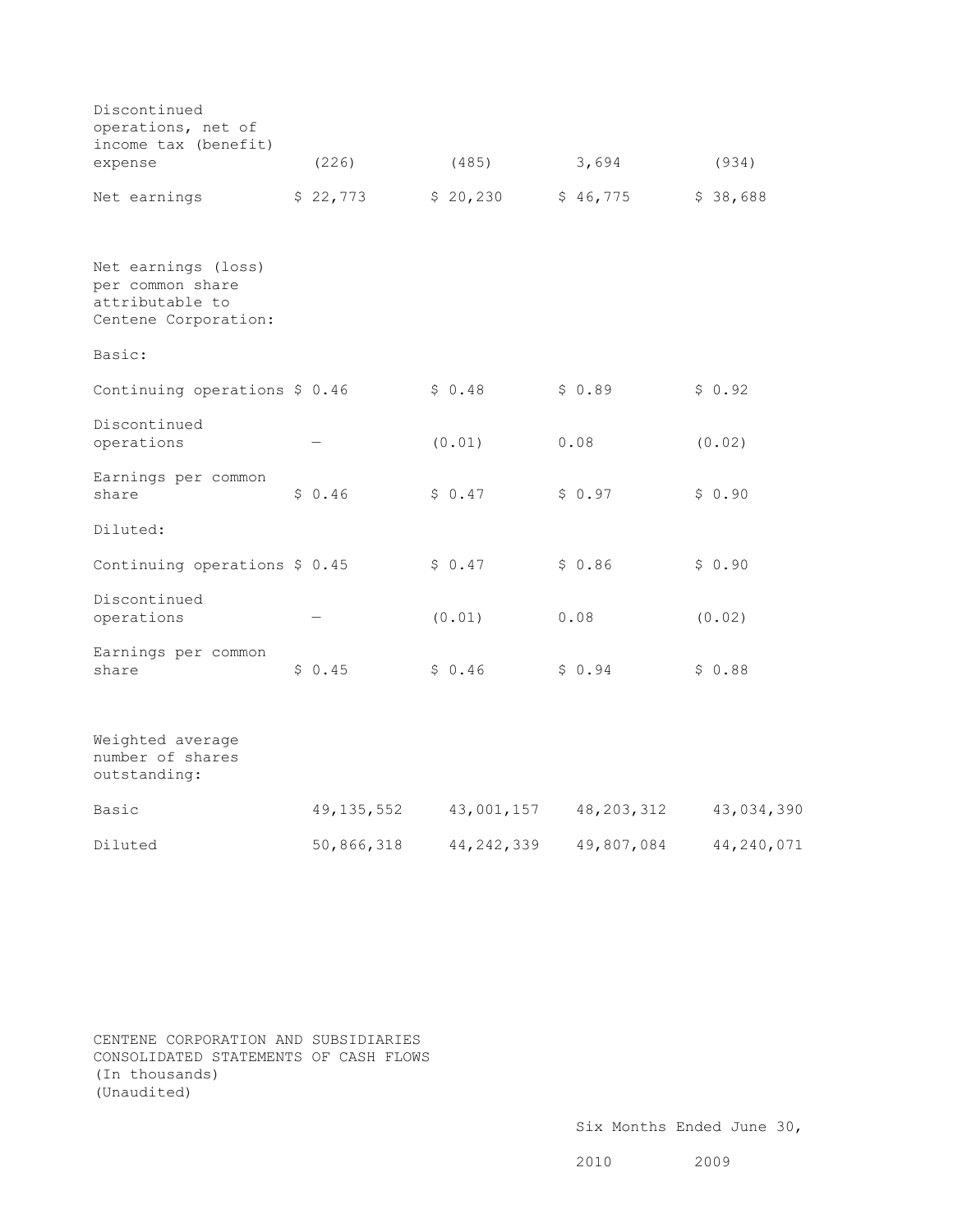| Cash flows from operating activities:                                                            |                           |            |
|--------------------------------------------------------------------------------------------------|---------------------------|------------|
| Net earnings                                                                                     | $$48,752$ $$38,664$       |            |
| Adjustments to reconcile net earnings to net cash<br>(used in) provided by operating activities: |                           |            |
| Depreciation and amortization                                                                    | 24,918                    | 20,892     |
| Stock compensation expense                                                                       | 6,888                     | 7,611      |
| (Gain) loss on sale of investments, net                                                          | (3, 987)                  | 450        |
| (Gain) on sale of UHP                                                                            | (8, 201)                  | $ -$       |
| Deferred income taxes                                                                            | 4,928                     | 1,512      |
| Changes in assets and liabilities:                                                               |                           |            |
| Premium and related receivables                                                                  | (57, 718)                 | (23, 327)  |
| Other current assets                                                                             | 948 — 100                 | 1,357      |
| Other assets                                                                                     | 1,719                     | (608)      |
| Medical claims liabilities                                                                       | (28, 868)                 | 17,093     |
| Unearned revenue                                                                                 | (85, 950)                 | 44,129     |
| Accounts payable and accrued expenses                                                            | (3, 536)                  | (49, 377)  |
| Other operating activities                                                                       | 1,851                     | 3,723      |
| Net cash (used in) provided by operating activities (98,256)                                     |                           | 62,119     |
| Cash flows from investing activities:                                                            |                           |            |
| Capital expenditures                                                                             | $(63, 602)$ $(29, 833)$   |            |
| Purchases of investments                                                                         | $(306, 124)$ $(415, 052)$ |            |
| Proceeds from asset sales                                                                        | 13,420                    |            |
| Sales and maturities of investments                                                              | 291,735                   | 377,320    |
| Investments in acquisitions, net of cash acquired                                                | (21, 473)                 | (7, 621)   |
| Net cash used in investing activities                                                            | (86, 044)                 | (75, 186)  |
| Cash flows from financing activities:                                                            |                           |            |
| Proceeds from exercise of stock options                                                          | 1,759                     | 1,109      |
| Proceeds from borrowings                                                                         | 42,161                    | 288,000    |
| Proceeds from stock offering                                                                     | 104,534                   |            |
| Payment of long-term debt                                                                        | (97, 193)                 | (264, 135) |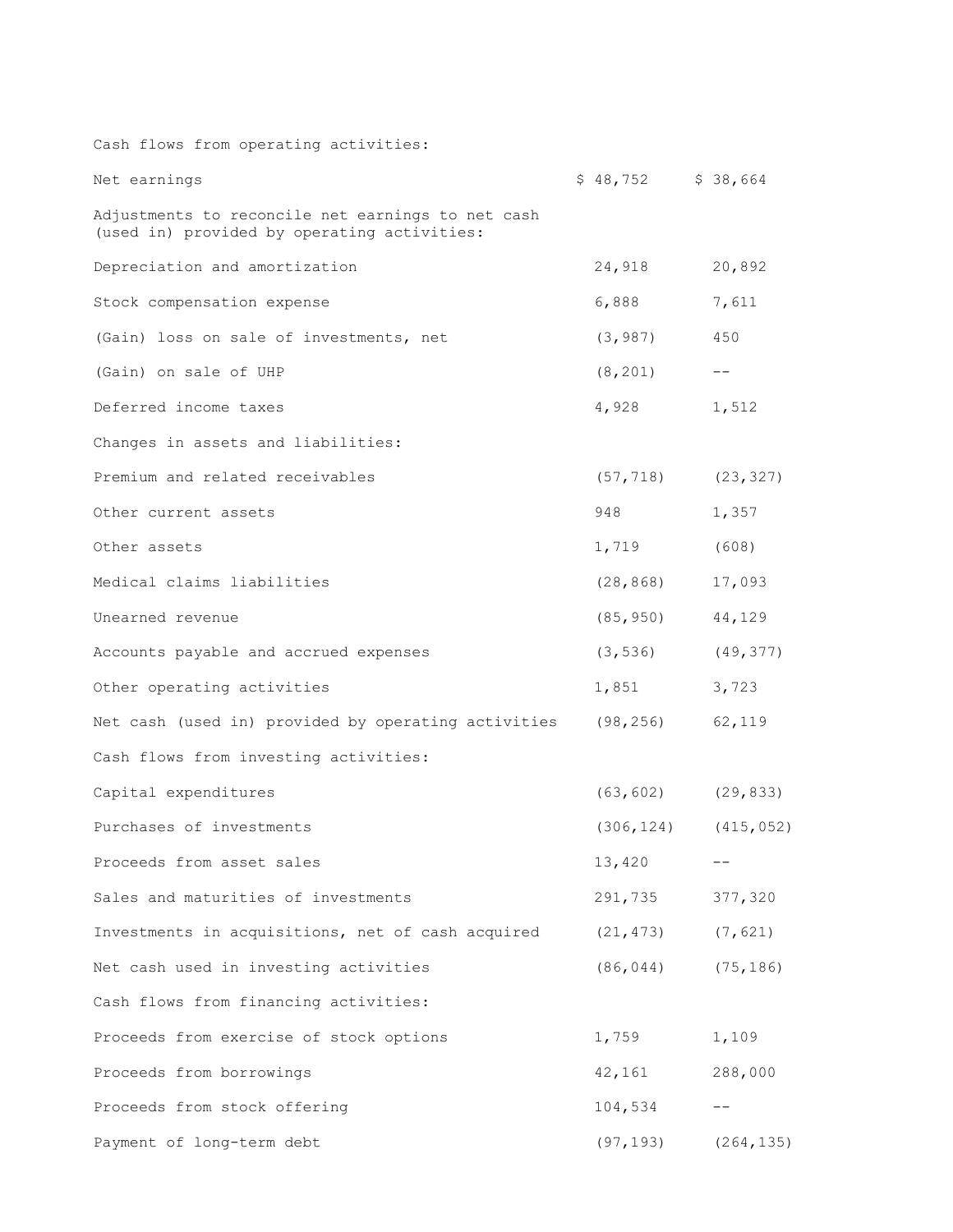| Distributions to noncontrolling interest             | (4, 840)   | (707)     |
|------------------------------------------------------|------------|-----------|
| Excess tax benefits from stock compensation          | 295        | 15        |
| Common stock repurchases                             | (568)      | (5, 447)  |
| Debt issue costs                                     |            | (368)     |
| Net cash provided by financing activities            | 46,148     | 18,467    |
| Net (decrease) increase in cash and cash equivalents | (138, 152) | 5,400     |
| Cash and cash equivalents, beginning of period       | 403,752    | 379,099   |
| Cash and cash equivalents, end of period             | \$265,600  | \$384,499 |
|                                                      |            |           |
| Supplemental disclosures of cash flow information:   |            |           |

| Interest paid     | \$7,320             | \$7,658 |
|-------------------|---------------------|---------|
| Income taxes paid | \$ 27,940 \$ 31,512 |         |

Supplemental disclosure of non-cash investing and financing activities:

|  | Contribution from noncontrolling interest |  | \$ 306 | \$5,107 |
|--|-------------------------------------------|--|--------|---------|
|  |                                           |  |        |         |

CENTENE CORPORATION CONTINUING OPERATIONS SUPPLEMENTAL FINANCIAL DATA

|               | Q2      | Q1      | Q4      | Q <sub>3</sub> | Q <sub>2</sub> |
|---------------|---------|---------|---------|----------------|----------------|
|               | 2010    | 2010    | 2009    | 2009           | 2009           |
| MEMBERSHIP    |         |         |         |                |                |
| Managed Care: |         |         |         |                |                |
| Arizona       | 19,300  | 19,000  | 18,100  | 17,400         | 16,200         |
| Florida       | 113,100 | 105,900 | 102,600 | 84,400         | 22,300         |
| Georgia       | 295,600 | 301,000 | 309,700 | 303,400        | 292,800        |
| Indiana       | 212,700 | 211,400 | 208,100 | 200,700        | 196,100        |
| Massachusetts | 30,100  | 26,900  | 27,800  | 500            |                |
| Ohio          | 159,300 | 156,000 | 150,800 | 151,200        | 141,200        |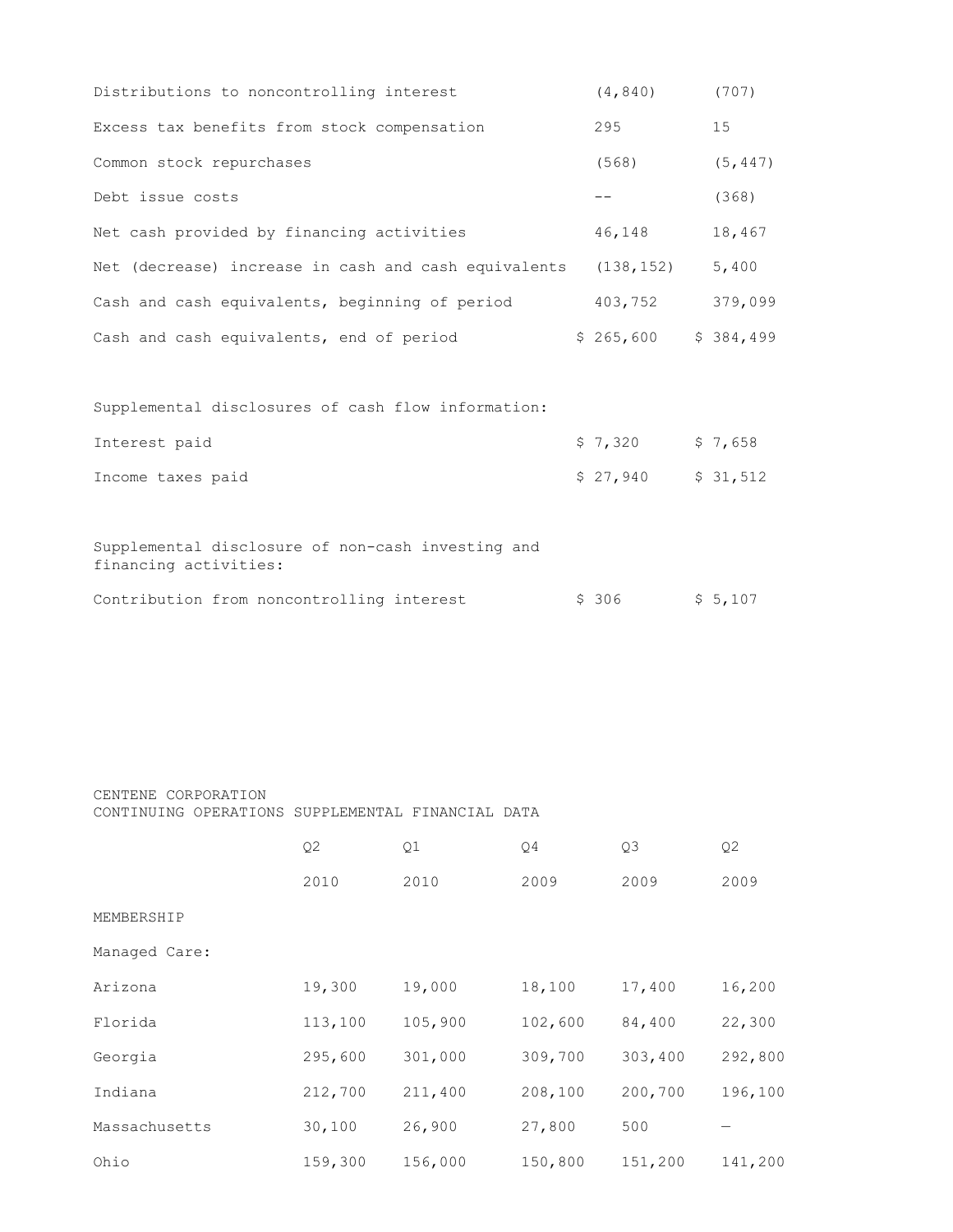| South Carolina                            | 92,600      | 53,900    | 48,600    | 46,100    | 46,000    |
|-------------------------------------------|-------------|-----------|-----------|-----------|-----------|
| Texas                                     | 475,500     | 459,600   | 455,100   | 450,200   | 443,200   |
| Wisconsin                                 | 133,600     | 134,900   | 134,800   | 132,500   | 131,200   |
| Total at-risk<br>membership               | 1,531,800   | 1,468,600 | 1,455,600 | 1,386,400 | 1,289,000 |
| Non-risk membership                       | 50,900      | 62,200    | 63,700    | 63,200    | 114,000   |
| TOTAL                                     | 1,582,700   | 1,530,800 | 1,519,300 | 1,449,600 | 1,403,000 |
|                                           |             |           |           |           |           |
| Medicaid                                  | 1, 135, 500 | 1,088,300 | 1,081,400 | 1,040,000 | 958,600   |
| CHIP & Foster Care                        | 272,400     | 266,300   | 263,600   | 263,400   | 261,400   |
| ABD & Medicare                            | 93,800      | 87,100    | 82,800    | 82,500    | 69,000    |
| Other State programs                      | 30,100      | 26,900    | 27,800    | 500       |           |
| Total at-risk<br>membership               | 1,531,800   | 1,468,600 | 1,455,600 | 1,386,400 | 1,289,000 |
| Non-risk membership                       | 50,900      | 62,200    | 63,700    | 63,200    | 114,000   |
| TOTAL                                     | 1,582,700   | 1,530,800 | 1,519,300 | 1,449,600 | 1,403,000 |
|                                           |             |           |           |           |           |
| Specialty Services(a):                    |             |           |           |           |           |
| Cenpatico Behavioral<br>Health            |             |           |           |           |           |
| Arizona                                   | 119,700     | 119,300   | 120,100   | 117,300   | 110,500   |
| Kansas                                    | 39,100      | 39,800    | 41,400    | 41,000    | 41,100    |
| Bridgeway Health<br>Solutions             |             |           |           |           |           |
| Long-term Care                            | 2,800       | 2,700     | 2,600     | 2,500     | 2,400     |
| TOTAL                                     | 161,600     | 161,800   | 164,100   | 160,800   | 154,000   |
| (a) Includes external<br>membership only. |             |           |           |           |           |

| REVENUE PER MEMBER PER |  |                                                      |  |  |
|------------------------|--|------------------------------------------------------|--|--|
| MONTH(b)               |  | $$208.58$ $$215.95(c)$ $$226.42$ $$222.77$ $$219.75$ |  |  |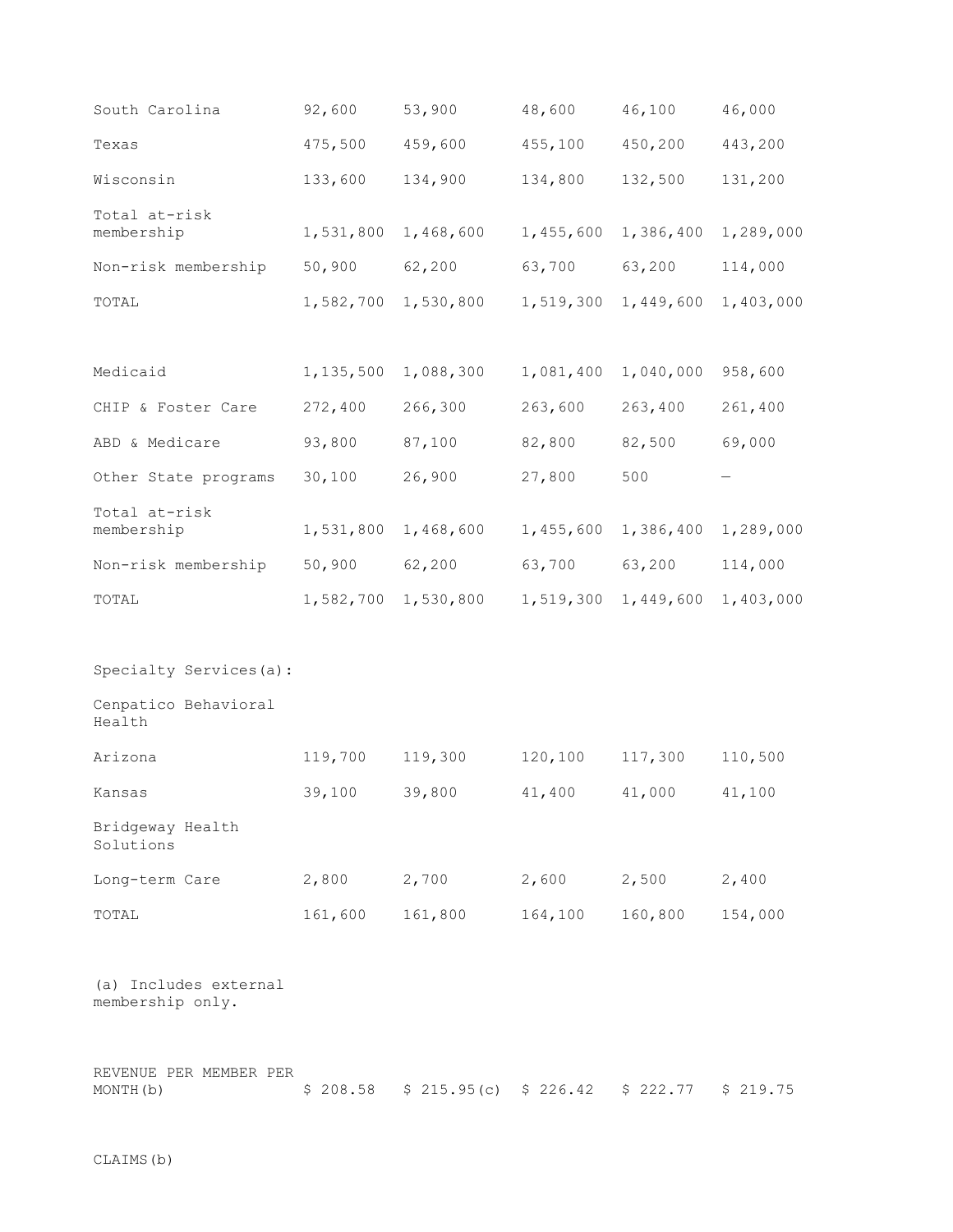| Period-end inventory               | 480,400 | 341,400 | 423,400 | 414,900 | 362,200 |
|------------------------------------|---------|---------|---------|---------|---------|
| Average inventory                  | 306,900 | 283,900 | 279,000 | 227,100 | 234,500 |
| Period-end inventory<br>per member | 0.31    | 0.23    | 0.29    | 0.30    | 0.28    |

(b) Revenue per member and claims information are presented for the Managed Care at-risk members.

(c) Reduction in revenue per member per month is a result of the pharmacy carve-outs in 2010.

|      | 01 04 03            |  | Q <sub>2</sub> |
|------|---------------------|--|----------------|
| 2010 | 2010 2009 2009 2009 |  |                |

#### DAYS IN CLAIMS PAYABLE

| Medical  | 47.2 | 46.6 | 48.1 | 47.1            | 47.5 |
|----------|------|------|------|-----------------|------|
| Pharmacy | 1.0  |      |      | 1.1 2.0 1.8 1.5 |      |
| TOTAL    | 48.2 | 47.7 | 50.1 | 48.9            | 49.0 |

Days in Claims Payable is a calculation of Medical Claims Liabilities at the end of the period divided by average claims expense per calendar day for such period.

#### CASH AND INVESTMENTS (in millions)

| Requlated   | \$813.0  |      | $$917.9$ $$949.9$ $$911.4$ $$825.8$    |      |      |
|-------------|----------|------|----------------------------------------|------|------|
| Unregulated | 39.4     | 51.3 | 36.2                                   | 27.6 | 27.0 |
| TOTAL       | \$8.52.4 |      | $$969.2$$ $$986.1$$ $$939.0$$ $$852.8$ |      |      |

DEBT TO CAPITALIZATION 24.5% 23.7% 33.2% 31.9% 33.0%

Debt to Capitalization is calculated as follows: total debt divided by (total debt + total equity).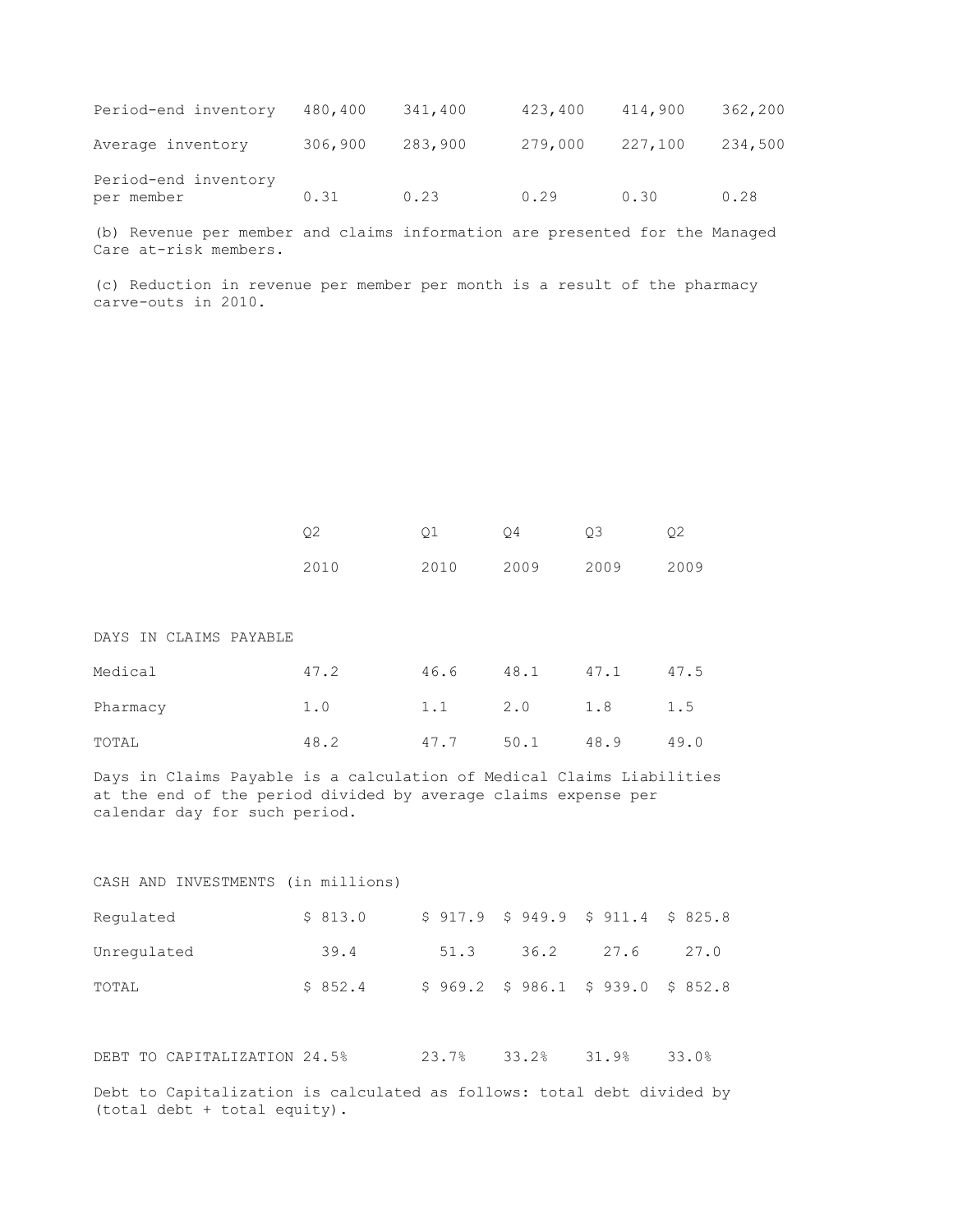#### Operating Ratios:

|                                                 |           |                                 | Three Months Ended Six Months Ended |      |  |
|-------------------------------------------------|-----------|---------------------------------|-------------------------------------|------|--|
|                                                 |           | June 30,                        |                                     |      |  |
|                                                 | 2010      | 2009                            | 2010                                | 2009 |  |
| Health Benefits Ratios:                         |           |                                 |                                     |      |  |
| Medicaid and CHIP                               |           | $83.4$ $8$ $83.7$ $8$           | $84.5$ $8$ $84.2$ $8$               |      |  |
| ABD and Medicare                                | 86.5 82.6 |                                 | 83.4                                | 82.0 |  |
| Specialty Services                              | 81.7      | 79.8                            | 81.2                                | 79.0 |  |
| Total                                           | 83.8      | 83.1                            | 83.9                                | 83.3 |  |
|                                                 |           |                                 |                                     |      |  |
| Total General & Administrative Expense<br>Ratio |           | $12.78$ $13.98$ $13.08$ $13.78$ |                                     |      |  |

| MEDICAL CLAIMS LIABILITY (In thousands)     |
|---------------------------------------------|
| The changes in medical claims liability are |
| summarized as follows:                      |
|                                             |

Balance, June 30, 2009 \$ 406,834

Incurred related to:

| Current period | 3,427,022 |
|----------------|-----------|
| Prior period   | (59, 502) |

Total incurred 3,367,520

Paid related to:

Current period 2,980,741

Prior period 338,238

Total paid 3,318,979

Balance, June 30, 2010 \$ 455,375